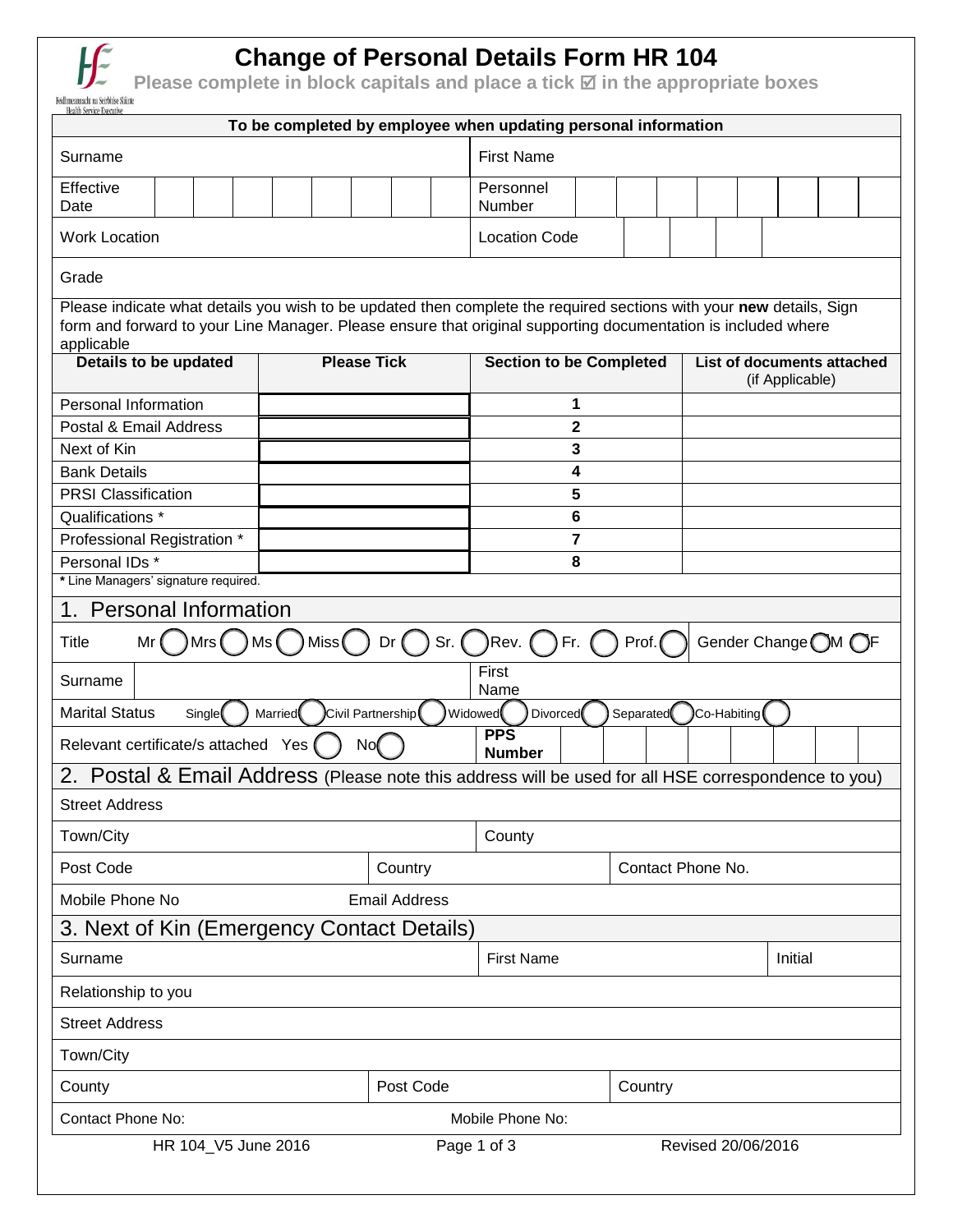If Faxing please ensure Employee's Name and Personnel Number are included for each page of form

Name \_\_\_\_\_\_\_\_\_\_\_\_\_\_\_\_\_\_\_\_\_\_\_\_\_\_\_\_ Personnel No.\_\_\_\_\_\_\_\_\_\_\_\_\_\_\_\_\_\_\_\_\_\_\_

| 4. Bank Details                                                                                                                                                                                                                                                                                                                                                                                               |                                                                                               |                 |                                               |  |  |  |                                  |                    |                               |                                          |  |         |                       |                                                                         |  |                                  |  |  |  |                                                              |  |  |
|---------------------------------------------------------------------------------------------------------------------------------------------------------------------------------------------------------------------------------------------------------------------------------------------------------------------------------------------------------------------------------------------------------------|-----------------------------------------------------------------------------------------------|-----------------|-----------------------------------------------|--|--|--|----------------------------------|--------------------|-------------------------------|------------------------------------------|--|---------|-----------------------|-------------------------------------------------------------------------|--|----------------------------------|--|--|--|--------------------------------------------------------------|--|--|
| Note: Any change of Bank Details can only occur on the first day of any pay period. Please contact your payroll section for details of<br>when change may be effective from. It is your responsibility to ensure the change has been completed on payroll before making<br>any amendments to your Old or New bank account (e.g. Cancel or set up of standing orders / direct debits, Closing old account etc) |                                                                                               |                 |                                               |  |  |  |                                  |                    |                               |                                          |  |         |                       |                                                                         |  |                                  |  |  |  |                                                              |  |  |
| <b>Bank Name</b>                                                                                                                                                                                                                                                                                                                                                                                              |                                                                                               |                 |                                               |  |  |  |                                  |                    |                               | <b>Bank Address</b>                      |  |         |                       |                                                                         |  |                                  |  |  |  |                                                              |  |  |
| <b>Bank Sort Code</b>                                                                                                                                                                                                                                                                                                                                                                                         |                                                                                               |                 |                                               |  |  |  |                                  |                    |                               | <b>Account Number</b>                    |  |         |                       |                                                                         |  |                                  |  |  |  |                                                              |  |  |
| <b>Bank Identifier Code</b><br>(BIC)                                                                                                                                                                                                                                                                                                                                                                          |                                                                                               |                 |                                               |  |  |  |                                  |                    |                               |                                          |  |         |                       |                                                                         |  |                                  |  |  |  |                                                              |  |  |
| International Bank Acc<br>No. (IBAN)                                                                                                                                                                                                                                                                                                                                                                          |                                                                                               |                 |                                               |  |  |  |                                  |                    |                               |                                          |  |         |                       |                                                                         |  |                                  |  |  |  |                                                              |  |  |
| Payee Name                                                                                                                                                                                                                                                                                                                                                                                                    |                                                                                               |                 |                                               |  |  |  |                                  |                    |                               |                                          |  |         |                       |                                                                         |  |                                  |  |  |  |                                                              |  |  |
| 5. PRSI Details                                                                                                                                                                                                                                                                                                                                                                                               |                                                                                               |                 |                                               |  |  |  |                                  |                    |                               |                                          |  |         |                       |                                                                         |  |                                  |  |  |  |                                                              |  |  |
| <b>New PRSI Class</b>                                                                                                                                                                                                                                                                                                                                                                                         | Note: Attach supporting documentation from Dept Social & Family Affairs (Social Welfare)/ HSE |                 |                                               |  |  |  |                                  |                    |                               |                                          |  |         |                       |                                                                         |  |                                  |  |  |  |                                                              |  |  |
| <b>Start Date</b>                                                                                                                                                                                                                                                                                                                                                                                             |                                                                                               | <b>End Date</b> |                                               |  |  |  |                                  |                    |                               |                                          |  |         |                       |                                                                         |  |                                  |  |  |  |                                                              |  |  |
| <b>6. Qualification Details</b>                                                                                                                                                                                                                                                                                                                                                                               |                                                                                               |                 |                                               |  |  |  |                                  |                    |                               |                                          |  |         |                       |                                                                         |  |                                  |  |  |  |                                                              |  |  |
| Note: Copy of Certificates to be attached<br>Official use only                                                                                                                                                                                                                                                                                                                                                |                                                                                               |                 |                                               |  |  |  |                                  |                    |                               |                                          |  |         |                       |                                                                         |  |                                  |  |  |  |                                                              |  |  |
| Name of Qualification                                                                                                                                                                                                                                                                                                                                                                                         | From                                                                                          |                 |                                               |  |  |  |                                  |                    | Proficiency/<br>Grade awarded |                                          |  |         |                       | <b>Qualification Code</b><br>Validated (tick<br>(if applicable)<br>One) |  |                                  |  |  |  |                                                              |  |  |
|                                                                                                                                                                                                                                                                                                                                                                                                               |                                                                                               |                 |                                               |  |  |  |                                  |                    |                               | No<br>Yes                                |  |         |                       |                                                                         |  |                                  |  |  |  |                                                              |  |  |
|                                                                                                                                                                                                                                                                                                                                                                                                               |                                                                                               |                 |                                               |  |  |  |                                  |                    |                               | Yes                                      |  |         |                       |                                                                         |  |                                  |  |  |  |                                                              |  |  |
| 7. Professional Registration                                                                                                                                                                                                                                                                                                                                                                                  |                                                                                               |                 |                                               |  |  |  |                                  |                    |                               |                                          |  |         |                       |                                                                         |  |                                  |  |  |  |                                                              |  |  |
| Note: only applies to Medical & Dental, Health & Social Care Professionals & Nursing.                                                                                                                                                                                                                                                                                                                         |                                                                                               |                 |                                               |  |  |  |                                  |                    |                               |                                          |  |         |                       | Please attach supporting documentation                                  |  |                                  |  |  |  |                                                              |  |  |
| Name on<br>Registration                                                                                                                                                                                                                                                                                                                                                                                       |                                                                                               |                 |                                               |  |  |  |                                  |                    |                               | Issued by                                |  |         |                       |                                                                         |  |                                  |  |  |  |                                                              |  |  |
| Date of issue                                                                                                                                                                                                                                                                                                                                                                                                 |                                                                                               |                 |                                               |  |  |  |                                  |                    |                               | <b>Expiry Date</b>                       |  |         |                       |                                                                         |  |                                  |  |  |  |                                                              |  |  |
| Professional Registration Membership Number                                                                                                                                                                                                                                                                                                                                                                   |                                                                                               |                 |                                               |  |  |  |                                  |                    |                               |                                          |  |         |                       |                                                                         |  |                                  |  |  |  |                                                              |  |  |
|                                                                                                                                                                                                                                                                                                                                                                                                               |                                                                                               |                 |                                               |  |  |  |                                  |                    |                               |                                          |  |         |                       |                                                                         |  |                                  |  |  |  |                                                              |  |  |
| <b>Application Status</b><br>(Medical Council)                                                                                                                                                                                                                                                                                                                                                                |                                                                                               |                 | Trainee<br>Specialist<br>Division $\mathbb C$ |  |  |  | Internship<br>Division $\bigcap$ |                    |                               | <b>Specialist</b><br>Division $\bigcirc$ |  | General | Division <sup>(</sup> |                                                                         |  | Supervised<br>Division $\bigcap$ |  |  |  | <b>Visiting EEA</b><br>Practitioners<br>Division $\mathbb C$ |  |  |
| 8. Personal IDs                                                                                                                                                                                                                                                                                                                                                                                               |                                                                                               |                 |                                               |  |  |  |                                  |                    |                               |                                          |  |         |                       |                                                                         |  |                                  |  |  |  |                                                              |  |  |
| <b>Driving Licence</b>                                                                                                                                                                                                                                                                                                                                                                                        |                                                                                               |                 |                                               |  |  |  |                                  | <b>Work Permit</b> |                               |                                          |  |         |                       | Visa                                                                    |  |                                  |  |  |  |                                                              |  |  |
| <b>Start Date</b>                                                                                                                                                                                                                                                                                                                                                                                             |                                                                                               |                 |                                               |  |  |  |                                  |                    |                               | <b>End Date</b>                          |  |         |                       |                                                                         |  |                                  |  |  |  |                                                              |  |  |
| 9. Employee Declaration                                                                                                                                                                                                                                                                                                                                                                                       |                                                                                               |                 |                                               |  |  |  |                                  |                    |                               |                                          |  |         |                       |                                                                         |  |                                  |  |  |  |                                                              |  |  |
| I declare that the above information is accurate and correct on the date indicated below. I undertake to notify my employer<br>of any changes to this information by completing the appropriate form.                                                                                                                                                                                                         |                                                                                               |                 |                                               |  |  |  |                                  |                    |                               |                                          |  |         |                       |                                                                         |  |                                  |  |  |  |                                                              |  |  |
| Signature                                                                                                                                                                                                                                                                                                                                                                                                     |                                                                                               |                 |                                               |  |  |  |                                  |                    |                               | Date                                     |  |         |                       |                                                                         |  |                                  |  |  |  |                                                              |  |  |
| Revised 20/06/2016<br>HR 104_V5 June 2016<br>Page 2 of 3                                                                                                                                                                                                                                                                                                                                                      |                                                                                               |                 |                                               |  |  |  |                                  |                    |                               |                                          |  |         |                       |                                                                         |  |                                  |  |  |  |                                                              |  |  |